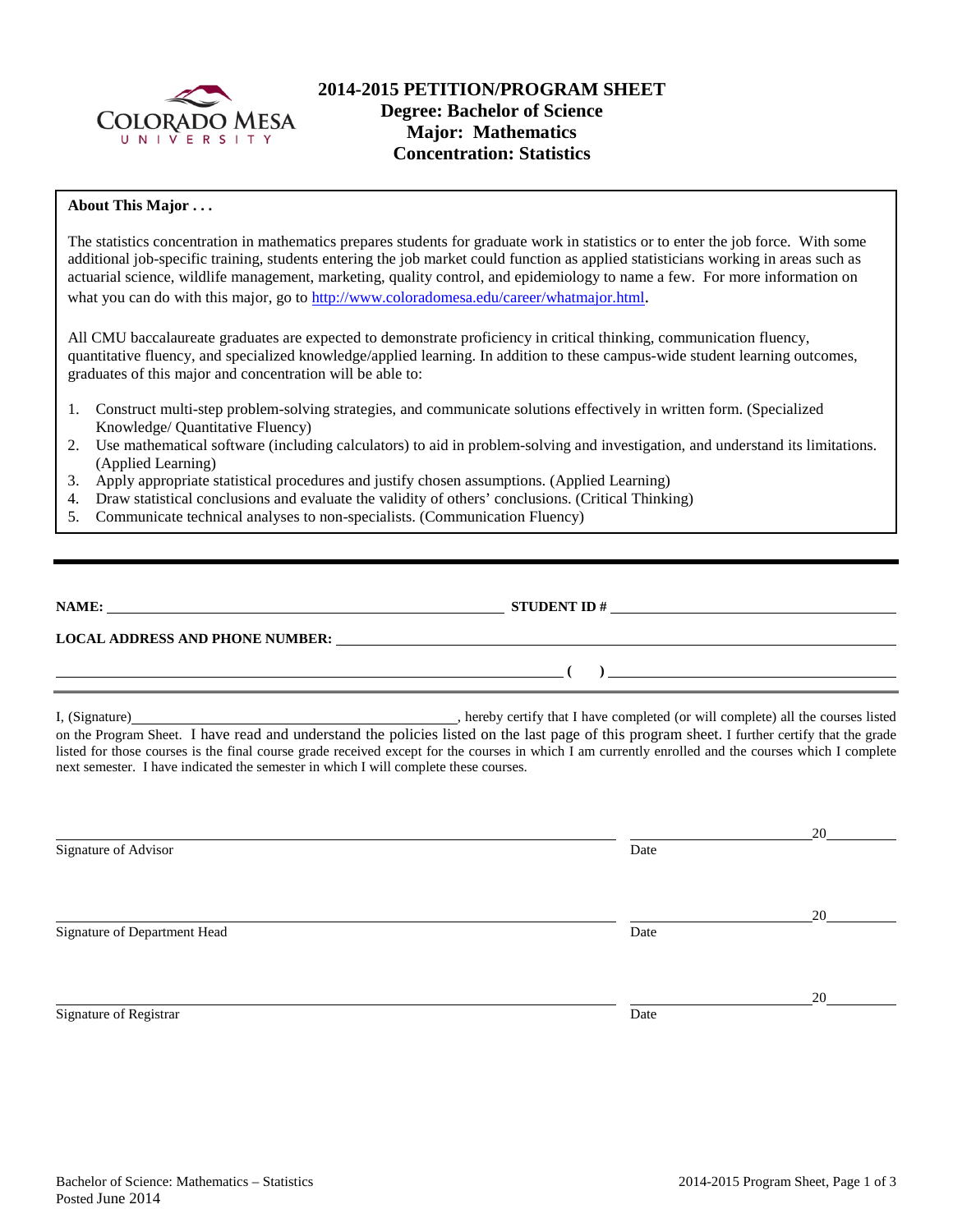#### **Students should work closely with a faculty advisor when selecting and scheduling courses prior to registration.**

Degree Requirements:

- 120 semester hours total (Students must complete a minimum of 30 of the last 60 hours of credit at CMU, with at least 15 semester hours in major discipline courses numbered 300 or higher).
- 40 upper division credits (A minimum of 15 taken at the  $300-40$ course levels within the major at CMU).
- Pre-collegiate courses (usually numbered below 100) cannot b used for graduation.
- 2.00 cumulative GPA or higher in all CMU coursework
- 2.50 cumulative GPA or higher in coursework toward the major content area No more than one "D" may be used in completing major requirements.
- A student must follow the CMU graduation requirements either from 1) the program sheet for the major in effect at the time the student officially declares a major; or 2) a program sheet for the major approved for a year subsequent to the year during which student officially declares the major and is approved for the student by the department head. Because a program may have requirer specific to the degree, the student should check with the facult advisor for additional criteria. It is the student's responsibility be aware of, and follow, all requirements for the degree being pursued. Any exceptions or substitutions must be approved by student's faculty advisor and Department Head.
- When filling out the program sheet a course can be used only
- See the "Undergraduate Graduation Requirements" in the for additional graduation information.

. **GENERAL EDUCATION REQUIREMENTS** (31 semester hours) See the current catalog for a list of courses that fulfill the requirements below. If a course is on the general education list of options and a requirement for your major, you must use it to fulfill the major requirement and make a different selection within the general education requirement.<br>Course No. T

| Course No Title                                                                                                                                                                                                                                                                                                                                                                    | Sem.hrs Grade Term/Trns |
|------------------------------------------------------------------------------------------------------------------------------------------------------------------------------------------------------------------------------------------------------------------------------------------------------------------------------------------------------------------------------------|-------------------------|
| <b>English</b> (6 semester hours, must receive a grade of "C" or better and<br>must be completed by the time the student has 60 semester hours.)                                                                                                                                                                                                                                   |                         |
| <b>ENGL 111 English Composition</b>                                                                                                                                                                                                                                                                                                                                                |                         |
| <b>ENGL 112 English Composition</b>                                                                                                                                                                                                                                                                                                                                                |                         |
| <b>Math:</b> (3 semester hours, must receive a grade of "C" or better, must be<br>$\mathbf{1}$ and $\mathbf{1}$ and $\mathbf{1}$ and $\mathbf{1}$ and $\mathbf{1}$ and $\mathbf{1}$ and $\mathbf{1}$ and $\mathbf{1}$ and $\mathbf{1}$ and $\mathbf{1}$ and $\mathbf{1}$ and $\mathbf{1}$ and $\mathbf{1}$ and $\mathbf{1}$ and $\mathbf{1}$ and $\mathbf{1}$ and $\mathbf{1}$ and |                         |

completed by the time the student has 60 semester hours.) MATH 151 Calculus I  $5^*$ \*3 credits apply to the General Ed requirements and 2 credits apply to Foundation Courses

\_\_\_\_\_\_ \_\_\_\_ \_\_\_\_\_\_\_\_\_\_\_\_\_\_\_\_\_\_\_\_\_\_\_\_ \_\_\_\_ \_\_\_\_\_ \_\_\_\_\_\_\_\_

**Humanities** (3 semester hours)

**Social and Behavioral Sciences** (6 semester hours)

**Natural Sciences** (7 semester hours, one course must include a lab)

\_\_\_\_\_\_ \_\_\_\_ \_\_\_\_\_\_\_\_\_\_\_\_\_\_\_\_\_\_\_\_\_\_\_\_ \_\_\_\_ \_\_\_\_\_ \_\_\_\_\_\_\_\_ \_\_\_\_\_\_ \_\_\_\_ \_\_\_\_\_\_\_\_\_\_\_\_\_\_\_\_\_\_\_\_\_\_\_\_ \_\_\_\_ \_\_\_\_\_ \_\_\_\_\_\_\_\_

**History** (3 semester hours)  $HIST \tightharpoonup$ 

**Fine Arts** (3 semester hours)

|       | Course No Title |                                                                      |   | Sem.hrs Grade Term/Trns                                                                                              |  |
|-------|-----------------|----------------------------------------------------------------------|---|----------------------------------------------------------------------------------------------------------------------|--|
| 400   |                 |                                                                      |   |                                                                                                                      |  |
|       |                 | <b>OTHER LOWER DIVISION REQUIREMENTS (6 semester hours)</b>          |   |                                                                                                                      |  |
| e     |                 | <b>Kinesiology</b> (3 semester hours)                                |   |                                                                                                                      |  |
|       |                 | Students must take KINE 100, plus two 100-level KINA or approved     |   |                                                                                                                      |  |
|       | DANC course.    |                                                                      |   |                                                                                                                      |  |
| or    |                 | KINE 100 Health and Wellness                                         |   | <u> 2000 - Antonio Alemania (h. 1878).</u>                                                                           |  |
| g     |                 |                                                                      |   |                                                                                                                      |  |
|       |                 |                                                                      |   |                                                                                                                      |  |
| эr    |                 |                                                                      |   |                                                                                                                      |  |
| e     |                 | <b>Applied Studies</b> (3 semester hours)                            |   |                                                                                                                      |  |
| 1e    |                 |                                                                      |   |                                                                                                                      |  |
| ı the |                 |                                                                      |   |                                                                                                                      |  |
| udent |                 | <b>Foundation Courses (10 Semester Hours)</b>                        |   |                                                                                                                      |  |
| ments |                 | MATH 151 Calculus I                                                  | 2 | <u> Alexandro Alexandro III e a continua de la continua de la continua de la continua de la continua de la conti</u> |  |
| y.    |                 | MATH 152 Calculus II                                                 | 5 | <u> Albanya a Manazarta da</u>                                                                                       |  |
| ≀ to  | STAT 200        | Probability and Statistics                                           | 3 |                                                                                                                      |  |
|       |                 |                                                                      |   |                                                                                                                      |  |
| y the |                 | <b>MATHEMATICS – STATISTICS MAJOR REQUIREMENTS</b>                   |   |                                                                                                                      |  |
|       |                 | $(41$ semester hours) A 2.5 GPA is required in the major courses. No |   |                                                                                                                      |  |
| once. |                 | more than one "D" may be used in completing major requirements.      |   |                                                                                                                      |  |

\_\_\_\_\_\_ \_\_\_\_ \_\_\_\_\_\_\_\_\_\_\_\_\_\_\_\_\_\_\_\_\_\_\_\_ \_\_\_\_ \_\_\_\_\_ \_\_\_\_\_\_\_\_

#### **Core Classes**

| CSCI 111 | CS1: Foundations of Computer      |                |  |
|----------|-----------------------------------|----------------|--|
|          | Science I                         | 4              |  |
| MATH 240 | Intro to Advanced Mathematics 4   |                |  |
| MATH 253 | Calculus III                      | 4              |  |
| MATH 325 | Linear Algebra I                  | 3              |  |
| MATH 394 | Mathematics Colloquium            |                |  |
| MATH 452 | Introduction to Real Analysis I   |                |  |
| 0R       |                                   | 3              |  |
| MATH 460 | Linear Algebra II                 |                |  |
| MATH 484 | Senior Seminar I                  | 2              |  |
| MATH 494 | Senior Seminar II                 | $\overline{c}$ |  |
| STAT 311 | <b>Statistical Methods</b>        | 3              |  |
| STAT 313 | <b>Sampling Techniques</b>        | 3              |  |
| STAT 350 | <b>Mathematical Statistics I</b>  | 3              |  |
| STAT 351 | <b>Mathematical Statistics II</b> | 3              |  |
| STAT 412 | Correlation and Regression        | 3              |  |
| STAT 425 | Design and Analysis               |                |  |
|          | of Experiments                    | 3              |  |
|          |                                   |                |  |

**Electives** (All college level courses appearing on your final transcript, **not listed above** that will bring your total semester hours to 120 hours.) (32total semester hours; some upper division hours may be needed.)